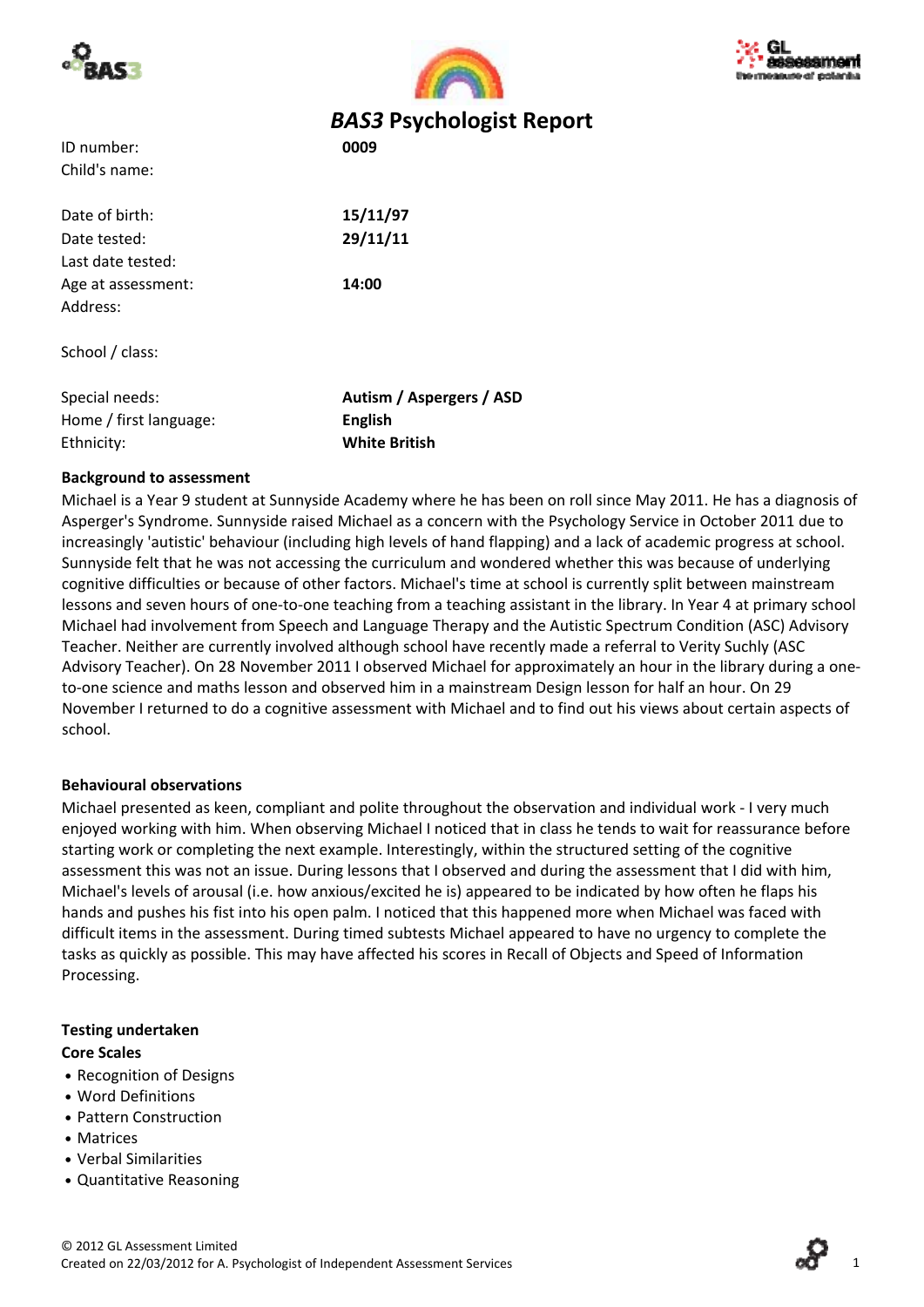#### **Diagnostic Scales**

- **•** Recall of Objects: Immediate Verbal
- **•** Recall of Objects: Immediate Spatial
- **•** Recall of Objects: Delayed Verbal
- **•** Recall of Objects: Delayed Spatial
- **•** Recall of Digits Forward
- **•** Speed of Information Processing
- **•** Recognition of Pictures
- **•** Recall of Digits Backward

### **Achievement Scales**

- **•** Number Skills
- **•** Spelling
- **•** Word Reading A

### **Views of child**

Michael said that he enjoyed doing the assessment as we were working in a quiet calm room with "no other pupils making silly noises and no teachers shouting". He said that he likes being in the library at school as the staff keep out "all the noisy kids" and his support assistant "has time to teach me properly". When I asked Michael what he meant by "teach me properly" he said, "they explain properly so that I know what I've got to do".

### **Views of parents**

Michael's mother said that the results of the cognitive assessment agreed with her views on her son's understanding; she reported that she has been trying to tell school that he is not lazy and that he needs more time learning through discussions and learning with teachers who put him at ease rather than writing all the time.

### **Views of psychologist: Next steps**

Michael has an unusual pattern of attainments for a child on the autistic spectrum as his non‐verbal ability is a relative area of weakness. Although he scored well within the average range for verbal ability it is important to note that there are aspects of language with which he has got difficulties. For instance, Michael tends to understand and use language in a literal manner. Those working with Michael will need to be aware of this. Michael's performance in the cognitive assessment suggests that his poor performance at school is influenced by factors other than cognitive ability. Bringing together evidence from observation, test results and discussion suggests that Michael's curriculum access is currently limited by the following factors: difficulty with consistently maintaining focus on adult‐directed/adult‐chosen tasks; inconsistent motivation for adult‐directed/adult‐chosen tasks; anxiety (which appears currently to be strongly linked to a fear that teachers will shout); difficulties with non‐verbal reasoning skills; difficulty understanding the pragmatics of language; learned helplessness. A meeting with Verity Suchly, Michael's mother and myself has been arranged for 15 December, 2011 to discuss strategies to be used to support Michael's learning and inclusion at Sunnyside.

### **Any other comments**

### **Assessment completed by:**

A. Psychologist, Independent Assessment Services

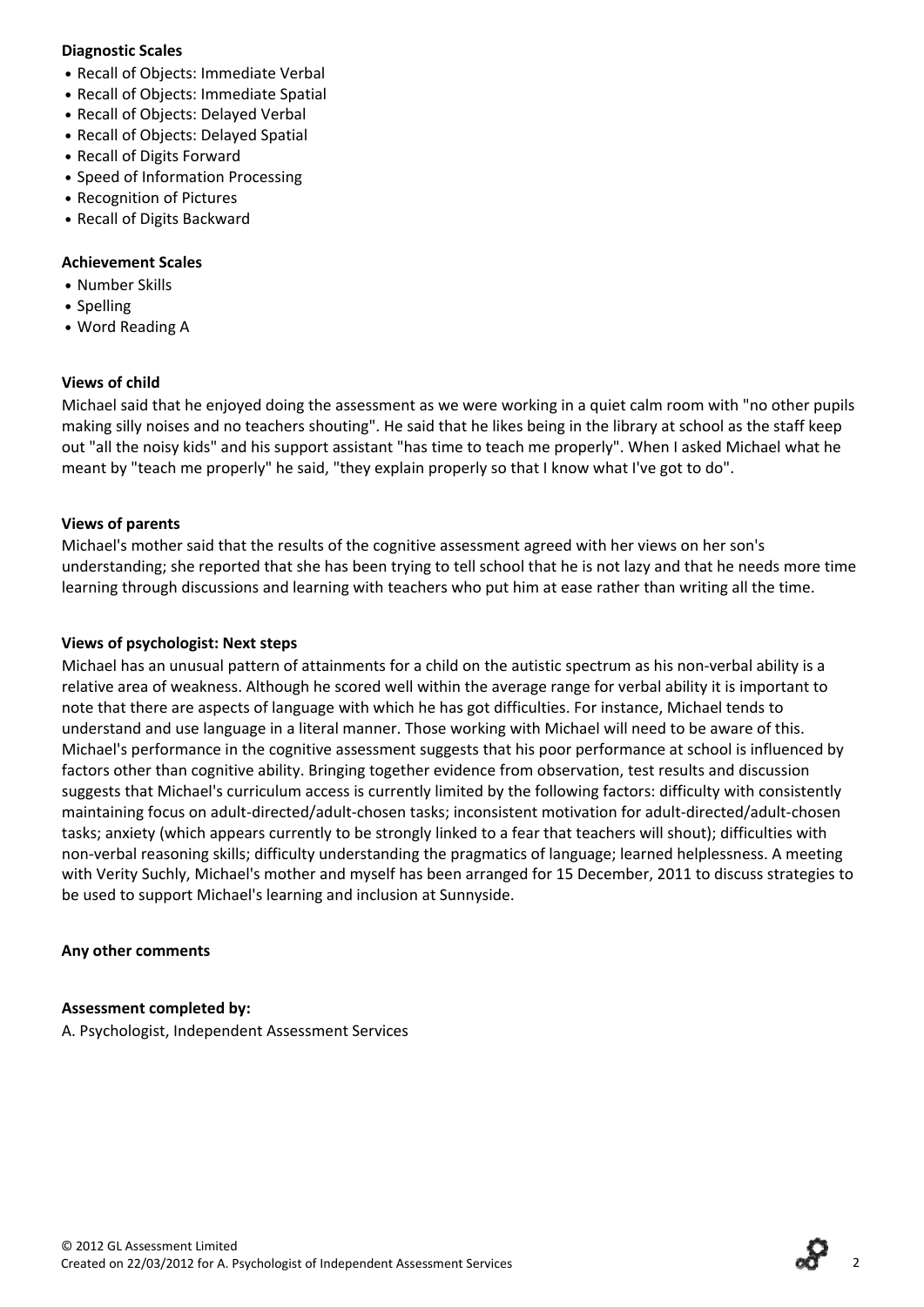# **Appendix A: Tabulated results**

### **GCA and Cluster standard scores**

|                             |                | <b>CLUSTERS</b> |                |            |     |
|-----------------------------|----------------|-----------------|----------------|------------|-----|
|                             |                | NON-VERBAL      |                |            |     |
|                             | <b>VERBAL</b>  | REASONING       | SPATIAL        |            |     |
|                             | <b>ABILITY</b> | <b>ABILITY</b>  | <b>ABILITY</b> |            | SNC |
| Recognition of Designs      |                |                 | 45             |            | 45  |
| Word Definitions            | 52             |                 |                |            |     |
| <b>Pattern Construction</b> |                |                 | 45             |            | 45  |
| <b>Matrices</b>             |                | 34              |                |            | 34  |
| Verbal Similarities         | 51             |                 |                |            |     |
| Quantitative Reasoning      |                | 36              |                |            | 36  |
| Sum of T-scores             | 103            | 70<br>+         | 90<br>$\pm$    | 263<br>$=$ | 160 |

| <b>SNC</b> |  |
|------------|--|
| 45         |  |
|            |  |
| 45         |  |
| 34         |  |
|            |  |
| 36         |  |
| 160        |  |

| <b>SNC</b> |  |
|------------|--|
| 79         |  |
| $73 - 88$  |  |
| 8          |  |

|                           | <b>VERBAL</b><br><b>ABILITY</b> | NON-VERBAL<br>REASONING<br><b>ABILITY</b> | <b>SPATIAL</b><br><b>ABILITY</b> | <b>GCA</b> | <b>SNC</b> |
|---------------------------|---------------------------------|-------------------------------------------|----------------------------------|------------|------------|
| Standard score            | 102                             | 74                                        | 91                               | 86         | 79         |
| Confidence interval (95%) | $93 - 111$                      | $68 - 85$                                 | $82 - 102$                       | $80 - 93$  | $73 - 88$  |
| Percentile                | 55                              | 4                                         | 27                               | 18         |            |

| <b>CLUSTER</b>                      | <b>Standard</b><br>score | <b>Description of standard</b><br>score<br>(see Appendix C) |
|-------------------------------------|--------------------------|-------------------------------------------------------------|
| <b>Verbal Ability</b>               | 102                      | Average                                                     |
| <b>Non-verbal Reasoning Ability</b> | 74                       | Low                                                         |
| <b>Spatial Ability</b>              | 91                       | Average                                                     |
| <b>GCA Score</b>                    | 86                       | <b>Below Average</b>                                        |
| <b>SNC Score</b>                    | 79                       | Low                                                         |

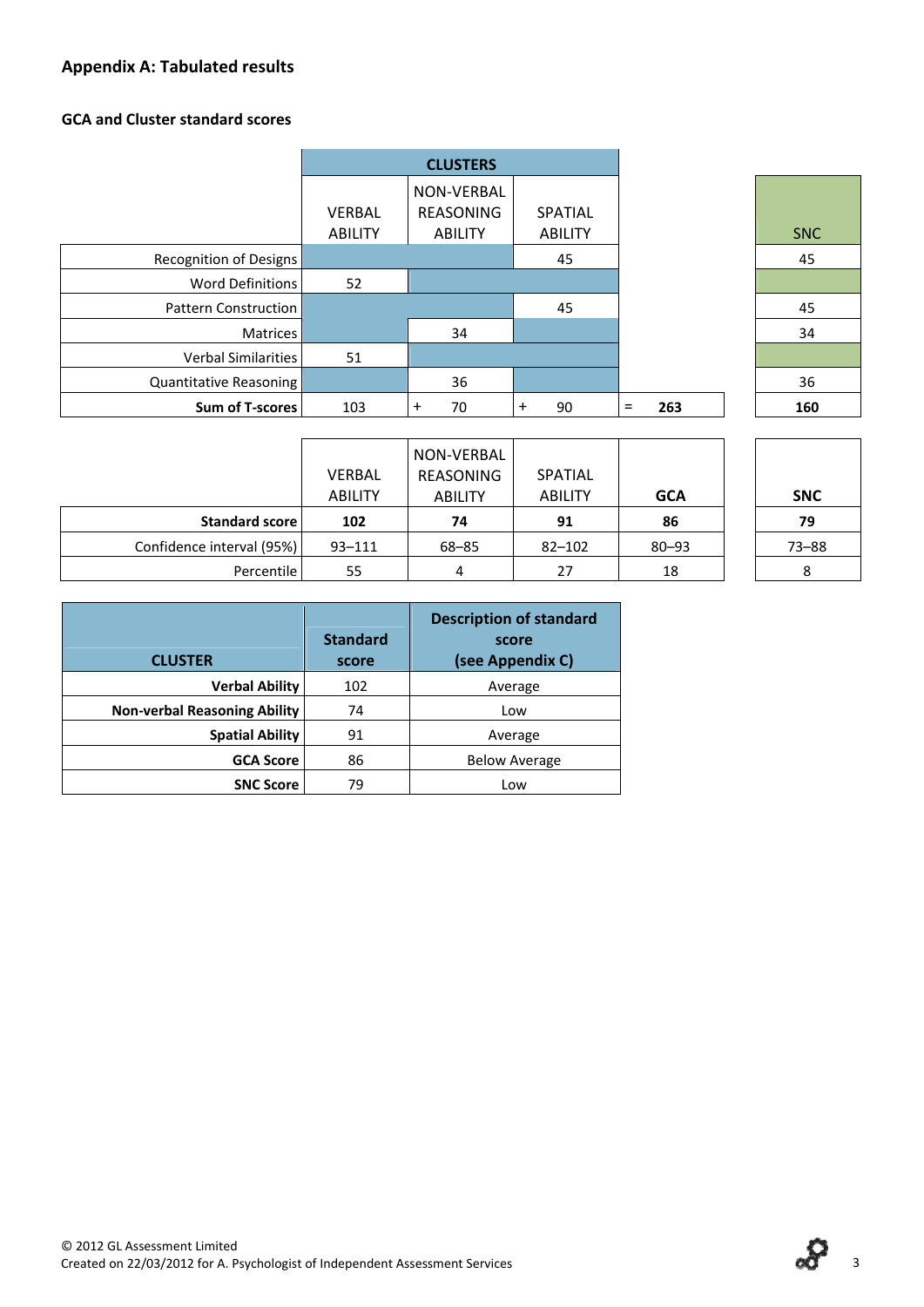# **Comparisons of GCA and Cluster Scores and observed with predicted Achievement Scale scores**

| <b>COMPARISONS WITH THE GCA</b> |                            | Significance? | <b>Frequency</b> |          |
|---------------------------------|----------------------------|---------------|------------------|----------|
|                                 | <b>Observed difference</b> | $p=0.05$      | Y/N              | (%)      |
| Verbal                          | $-16$                      |               |                  | 10 < > 5 |
| Non-verbal Reasoning            | 12                         |               |                  | 15       |
| Spatial                         | -5                         | a             | N                | >25      |

| <b>BETWEEN CLUSTER COMPARISONS</b> |                            | Significance? |     | <b>Frequency</b> |
|------------------------------------|----------------------------|---------------|-----|------------------|
|                                    | <b>Observed difference</b> | $p=0.05$      | Y/N | (%)              |
| Verbal vs Non-verbal Reasoning     | 28                         | 13            |     | 5 < > 2          |
| Verbal vs Spatial                  | 11                         | 14            | Ν   | $>25$            |
| Non-verbal Reasoning vs Spatial    | $-17$                      | 14            |     | 25 < > 15        |

| <b>WITHIN CLUSTER COMPARISONS</b>              |                            | Significance? | Frequency |     |
|------------------------------------------------|----------------------------|---------------|-----------|-----|
|                                                | <b>Observed difference</b> | $p=0.05$      | Y/N       | (%) |
| Word Definitions vs Verbal Similarities        |                            | 11            | N         | >25 |
| Matrices vs Quantitative Reasoning             |                            | 11            | N         | >25 |
| Recognition of Designs vs Pattern Construction |                            | 11            | N         | >25 |

| <b>OBSERVED VS PREDICTED ACHIEVEMENT</b> | <b>Observed</b> | <b>Predicted</b><br>Difference |         | Significance? | <b>Frequency</b> |          |
|------------------------------------------|-----------------|--------------------------------|---------|---------------|------------------|----------|
| <b>COMPARISONS FOR BAS3</b>              | score           | score                          | $(O-P)$ | $p = 0.05$    | Y/N              | (%)      |
| Number Skills                            | 77              | 91                             | 14      |               |                  | 10 < > 5 |
| <b>Spelling</b>                          | 89              | 93                             |         |               | N                | $>25$    |
| Word Reading A                           | 93              | 92                             | -1      | 6             | N                | $>25$    |

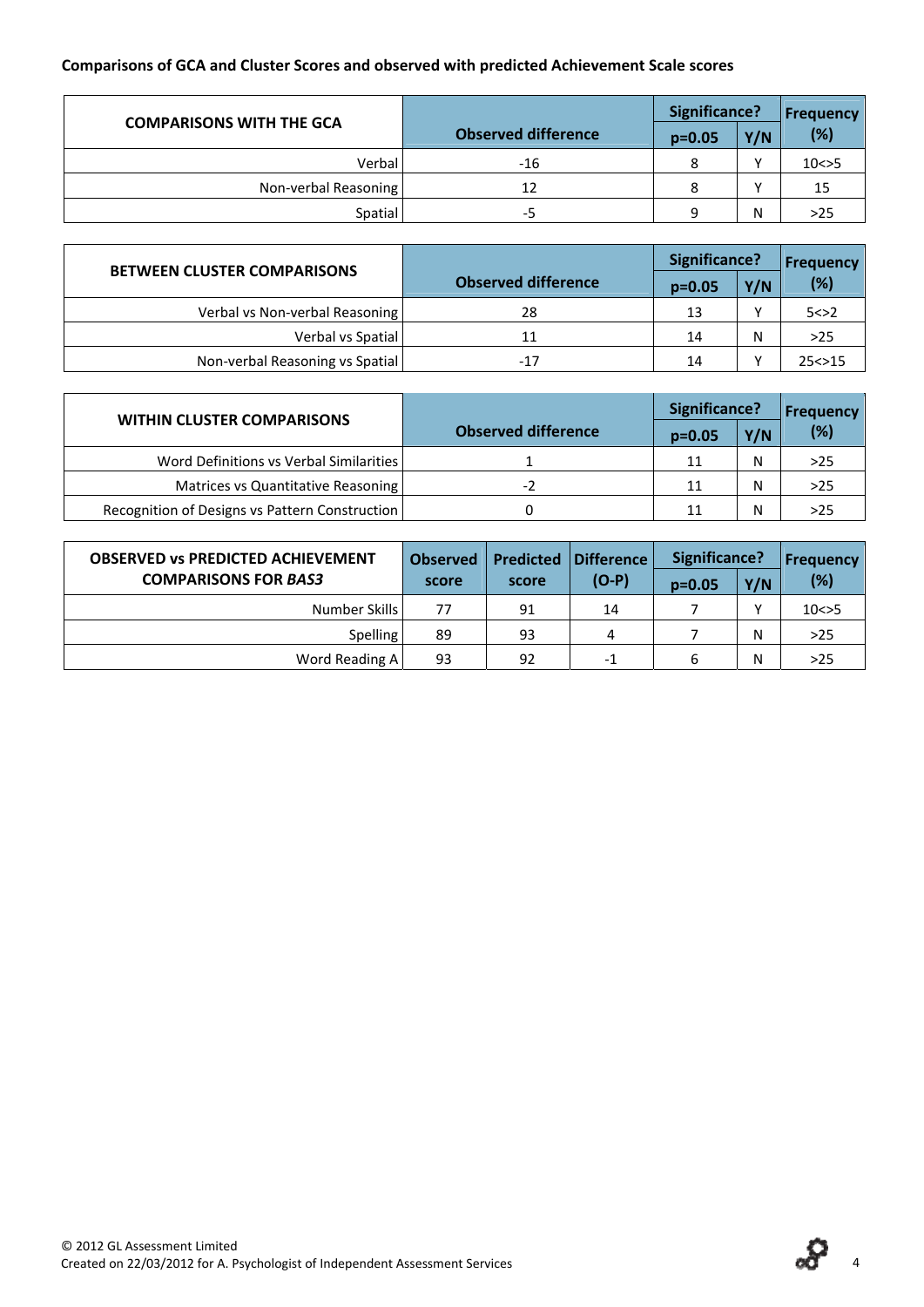#### **Summary of ability scores, T‐scores, percentiles and age equivalents**

|                             |                         |                |                   | <b>Difference</b>         | Significance? |     |                         |                   |
|-----------------------------|-------------------------|----------------|-------------------|---------------------------|---------------|-----|-------------------------|-------------------|
| <b>Core Scales</b>          | <b>Ability</b><br>score | <b>T-score</b> | <b>Percentile</b> | from mean<br>core T-score | $p=0.05$      | Y/N | <b>Frequency</b><br>(%) | Age<br>equivalent |
| Recognition of Designs      | 106                     | 45             | 31                |                           | 9             | N   | $>25$                   | 11:09             |
| Word Definitions            | 151                     | 52             | 58                | 8                         | 7             | Υ   | 25                      | 15:03             |
| <b>Pattern Construction</b> | 197                     | 45             | 31                |                           | 6             | N   | $>25$                   | 12:09             |
| <b>Matrices</b>             | 124                     | 34             | 5                 | $-10$                     |               | ٧   | $>25$                   | 8:09              |
| <b>Verbal Similarities</b>  | 132                     | 51             | 54                | 7                         | 8             | N   | $>25$                   | 14:03             |
| Quantitative Reasoning      | 150                     | 36             | 8                 | -8                        |               | γ   | $>25$                   | 10:03             |
|                             | Mean T-score =          | 44             |                   |                           |               |     |                         |                   |

|                                               |        |                         |                |                | <b>Difference</b>         | <b>Significance?</b> |     |                         |                   |
|-----------------------------------------------|--------|-------------------------|----------------|----------------|---------------------------|----------------------|-----|-------------------------|-------------------|
| <b>Diagnostic Scales</b>                      |        | <b>Ability</b><br>score | <b>T-score</b> | Percentile     | from mean<br>core T-score | $p = 0.05$           | Y/N | <b>Frequency</b><br>(%) | Age<br>equivalent |
| <b>Recall of Objects:</b><br>Immediate Verbal |        | 98                      | 28             | $\mathbf{1}$   | $-16$                     | 14                   | Υ   | >25                     | 7:10              |
| Recall of Objects: Immediate<br>Spatial       |        | $\mathbf{8}$            | 27             | $\mathbf{1}$   |                           |                      |     |                         |                   |
| Recall of Objects: Delayed<br>Verball         | s<br>3 | 8                       | 29             | $\overline{2}$ |                           |                      |     |                         |                   |
| Recall of Objects: Delayed<br>Spatial         |        | 6                       | 27             | $\mathbf{1}$   |                           |                      |     |                         |                   |
| Recall of Digits Forward                      |        | 116                     | 31             | 3              | $-13$                     | 12                   | Υ   | $>25$                   | 5:10              |
| Speed of Information<br>Processing            |        | 118                     | 32             | 4              | $-12$                     | 9                    | Υ   | $>25$                   | 9:09              |
| <b>Recognition of Pictures</b>                |        | 106                     | 37             | 10             | $-7$                      | 15                   | N   | $>25$                   | 7:10              |
| Recall of Digits Backward                     |        | 85                      | 30             | $\overline{2}$ | $-14$                     | 10                   | Υ   | $>25$                   | 7:04              |

Note: The Diagnostic Scale figures are based on the *BAS II* norms.

|                           |                         |                          |                   | <b>Difference</b> | <b>Significance?</b> |              |                   |
|---------------------------|-------------------------|--------------------------|-------------------|-------------------|----------------------|--------------|-------------------|
| <b>Achievement Scales</b> | <b>Ability</b><br>score | <b>Standard</b><br>score | <b>Percentile</b> | from GCA<br>score | $p=0.05$             | Y/N          | Age<br>equivalent |
| Number Skills             | 144                     | 77                       | 6                 | -9                | 9                    | $\checkmark$ | 9:03              |
| <b>Spelling</b>           | 202                     | 89                       | 23                | 3                 | 9                    | N            | 12:03             |
| Word Reading A            | 223                     | 93                       | 32                |                   | 9                    | N            | 12:09             |

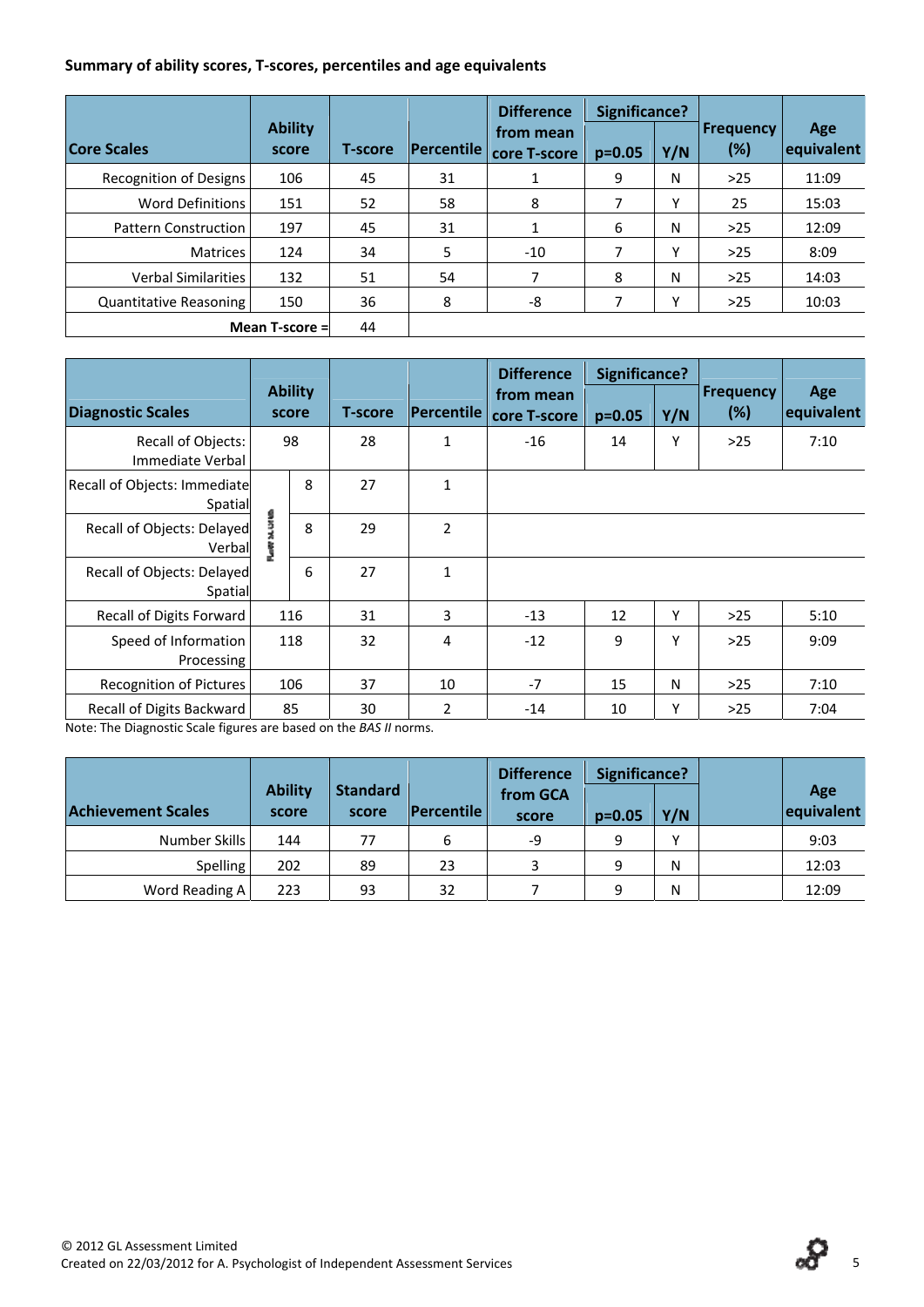#### **Profile of results**



Green = GCA and Cluster Scores; Blue = School Age Core Scales; Purple = Diagnostic Scales; Grey = Achievement Scales. The circle (standard score) or diamond (T‐score) is the child's actual score and the whiskers on either side show the 95% confidence interval. Scores falling within the shaded band are considered to be 'Average' (see Appendix C).

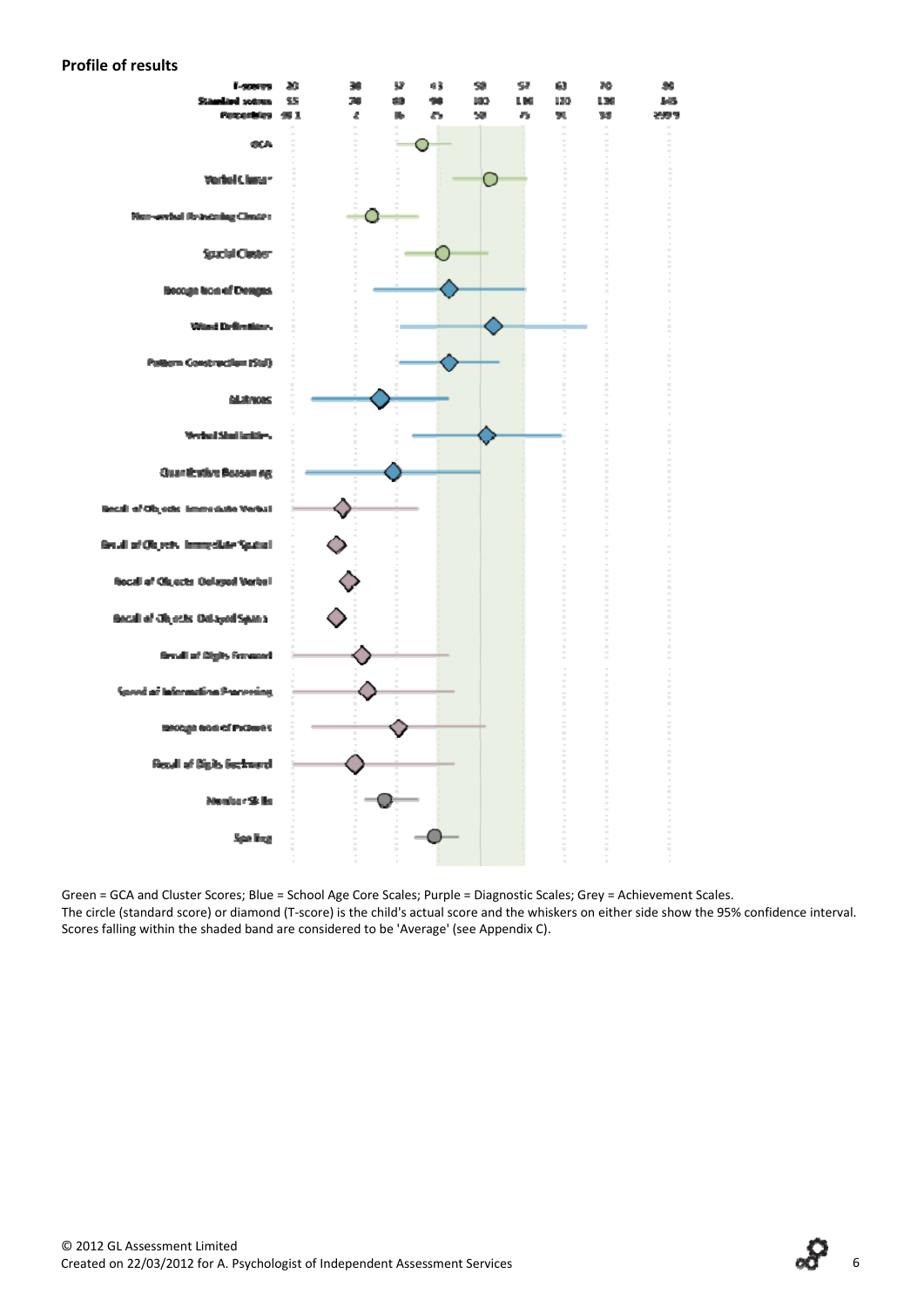#### **Table 1: Score descriptors for T‐scores and Achievement Scale standard scores**

| <b>Scales</b>                        | <b>T-score</b> | <b>Description of T-score</b><br>(see Appendix C) |
|--------------------------------------|----------------|---------------------------------------------------|
| <b>Recognition of Designs</b>        | 45             | Average                                           |
| <b>Word Definitions</b>              | 52             | Average                                           |
| <b>Pattern Construction</b>          | 45             | Average                                           |
| <b>Matrices</b>                      | 34             | Low                                               |
| <b>Verbal Similarities</b>           | 51             | Average                                           |
| <b>Quantitative Reasoning</b>        | 36             | Low                                               |
| Recall of Objects: Immediate Verbal  | 28             | Very Low                                          |
| Recall of Objects: Immediate Spatial | 27             | Very Low                                          |
| Recall of Objects: Delayed Verbal    | 29             | Very Low                                          |
| Recall of Objects: Delayed Spatial   | 27             | Very Low                                          |
| Recall of Digits Forward             | 31             | Low                                               |
| Speed of Information Processing      | 32             | Low                                               |
| Recognition of Pictures              | 37             | <b>Below Average</b>                              |
| Recall of Digits Backward            | 30             | Very Low                                          |

| <b>Scales</b>  | <b>Standard</b><br>score | <b>Description</b>   |
|----------------|--------------------------|----------------------|
| Number Skills  | 77                       | Low                  |
| Spelling       | 89                       | <b>Below Average</b> |
| Word Reading A | 93                       | Average              |

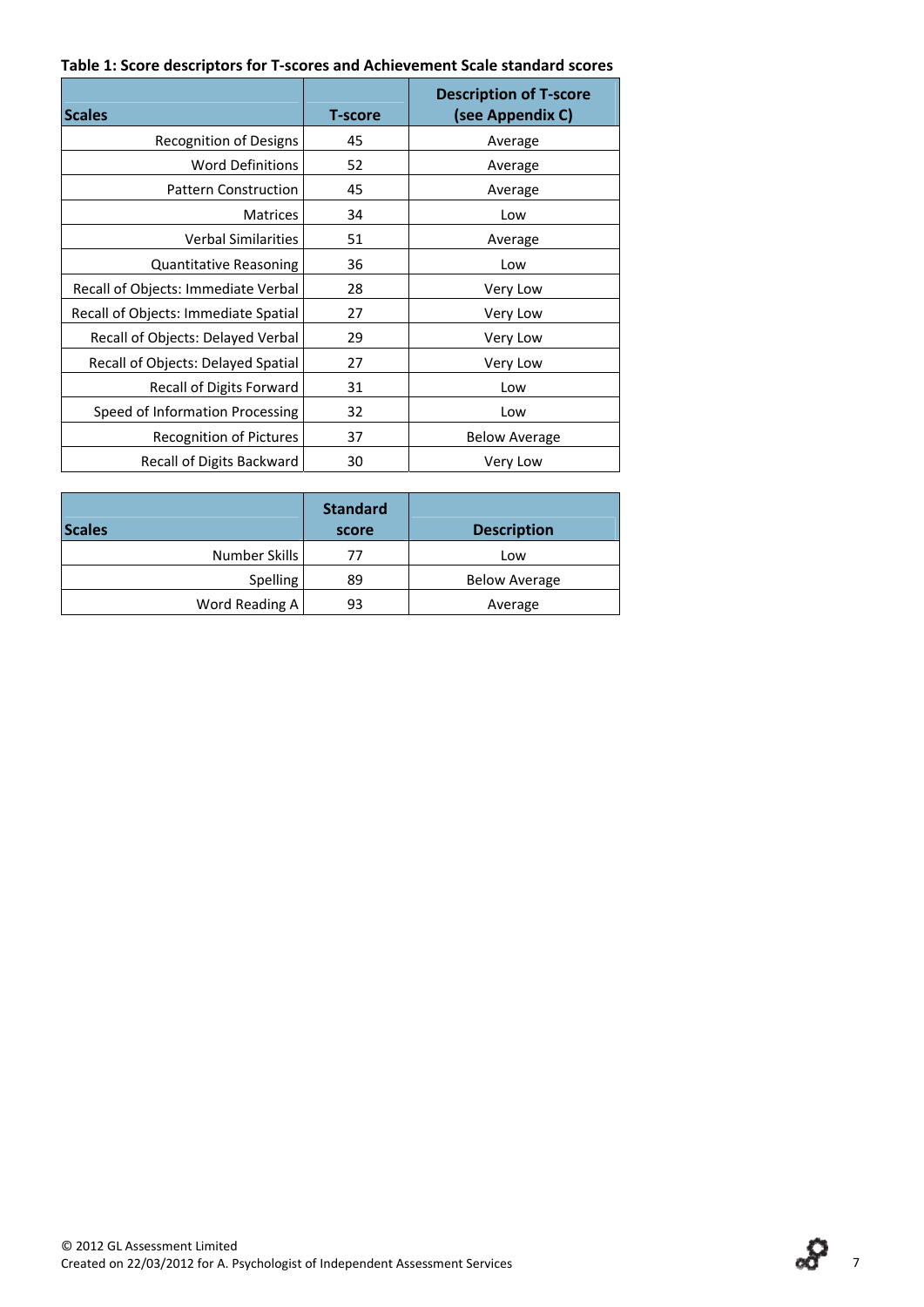#### **Table 2: Individual scale data**

| <b>Scales</b>                        | <b>Raw score</b> | Item set  | <b>Ability</b><br>score | <b>Standard Error of</b><br><b>Measurement</b> | Lower<br>limit* | <b>Upper</b><br>limit* |
|--------------------------------------|------------------|-----------|-------------------------|------------------------------------------------|-----------------|------------------------|
| <b>Recognition of Designs</b>        | 16               | $10 - 29$ | 106                     | 5.9                                            | 100             | 112                    |
| <b>Word Definitions</b>              | 14               | $14 - 33$ | 151                     | 7.6                                            | 143             | 159                    |
| <b>Pattern Construction</b>          | 43               | $20 - 32$ | 197                     | 4.2                                            | 193             | 201                    |
| <b>Matrices</b>                      | 17               | $19 - 42$ | 124                     | 5.7                                            | 118             | 130                    |
| <b>Verbal Similarities</b>           | 13               | $15 - 32$ | 132                     | 6.0                                            | 126             | 138                    |
| <b>Quantitative Reasoning</b>        | 11               | $17 - 30$ | 150                     | 7.1                                            | 143             | 157                    |
| Recall of Objects: Immediate Verbal  | 27               | $1 - 60$  | 98                      | 6.0                                            | 92              | 104                    |
| Recall of Objects: Immediate Spatial | 8                |           |                         |                                                |                 |                        |
| Recall of Objects: Delayed Verbal    | 8                |           |                         |                                                |                 |                        |
| Recall of Objects: Delayed Spatial   | $\boldsymbol{6}$ |           |                         |                                                |                 |                        |
| Recall of Digits Forward             | 16               | $1 - 36$  | 116                     | 7.0                                            | 109             | 123                    |
| Speed of Information Processing      | 8                | $7 - 12$  | 118                     | 7.0                                            | 111             | 125                    |
| <b>Recognition of Pictures</b>       | $\overline{7}$   | $6 - 23$  | 106                     | 7.0                                            | 99              | 113                    |
| Recall of Digits Backward            | 8                | $1 - 30$  | 85                      | 8.0                                            | 77              | 93                     |
| Number Skills                        | 5                | $19 - 36$ | 144                     | 7.2                                            | 137             | 151                    |
| Spelling                             | 25               | $31 - 75$ | 202                     | 4.8                                            | 197             | 207                    |
| Word Reading A                       | 43               | $41 - 90$ | 223                     | 5.9                                            | 217             | 229                    |

*\* The lower and upper limits represent the 68% confidence interval for the obtained ability score.*

The 68% confidence interval has been obtained by subtracting one Standard Error of Measurement from the obtained ability score and adding one Standard Error of Measurement to the obtained ability score. If required, the 95% confidence interval may be obtained by subtracting two Standard Errors of Measurement from the obtained ability score and adding two Standard Errors of Measurement to the *obtained ability score.*

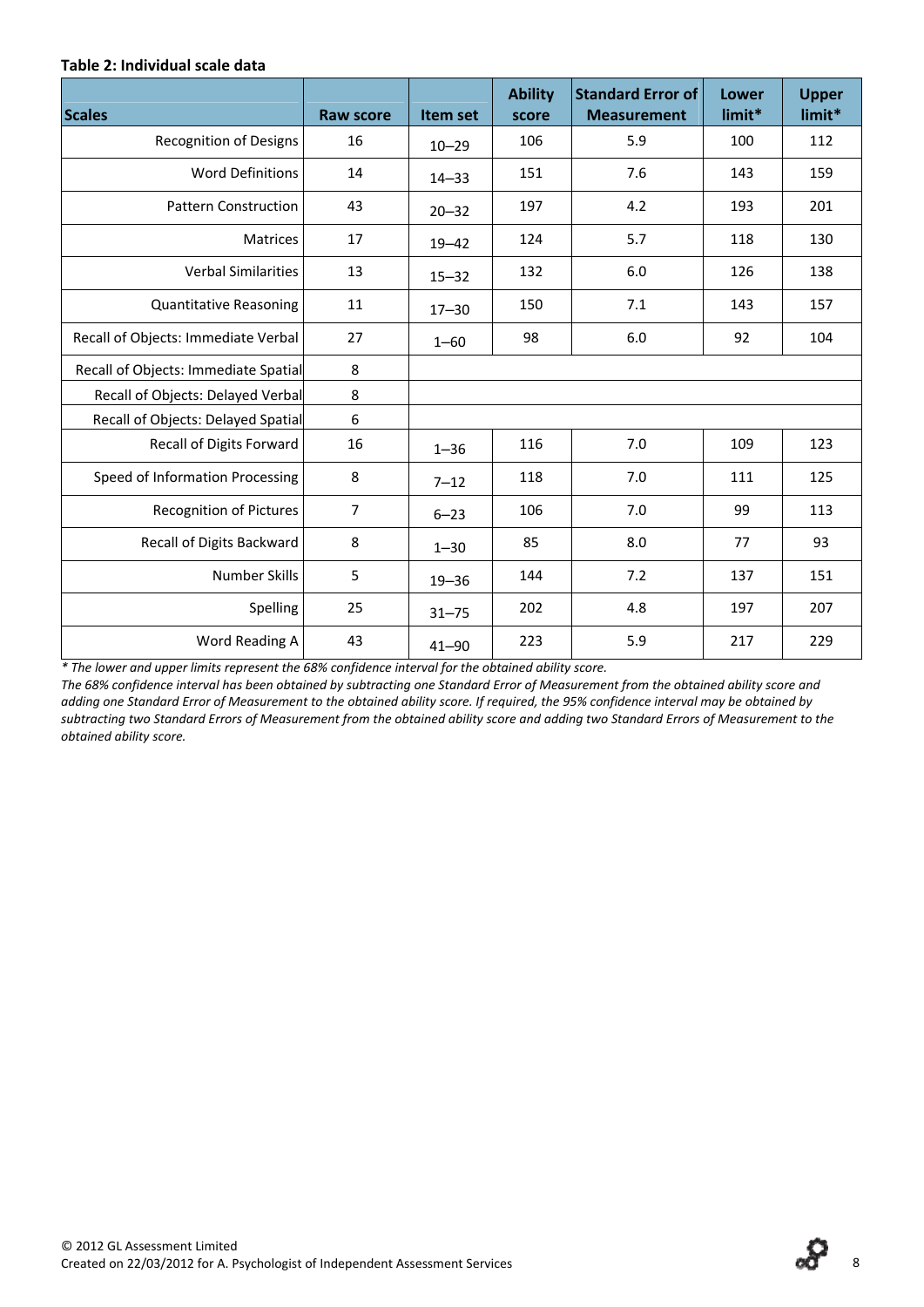#### **Table 3: Confidence intervals for individual scale data**

| <b>Scales</b>                        | <b>T-score</b><br>(95% CI) | <b>Percentile rank</b><br>(95% CI) |
|--------------------------------------|----------------------------|------------------------------------|
| <b>Recognition of Designs</b>        | 33-45-57                   | $4 - 31 - 76$                      |
| <b>Word Definitions</b>              | $37 - 52 - 67$             | 10-58-96                           |
| <b>Pattern Construction</b>          | $37 - 45 - 53$             | $10 - 31 - 62$                     |
| <b>Matrices</b>                      | $23 - 34 - 45$             | $1 - 5 - 31$                       |
| <b>Verbal Similarities</b>           | 39-51-63                   | 14-54-90                           |
| <b>Quantitative Reasoning</b>        | $22 - 36 - 50$             | $1 - 8 - 50$                       |
| Recall of Objects: Immediate Verbal  | 20-28-40                   | $1 - 1 - 16$                       |
| Recall of Objects: Immediate Spatial |                            |                                    |
| Recall of Objects: Delayed Verbal    |                            |                                    |
| Recall of Objects: Delayed Spatial   |                            |                                    |
| Recall of Digits Forward             | 20-31-45                   | $1 - 3 - 31$                       |
| Speed of Information Processing      | $20 - 32 - 46$             | $1 - 4 - 34$                       |
| <b>Recognition of Pictures</b>       | 23-37-51                   | $1 - 10 - 54$                      |
| Recall of Digits Backward            | $20 - 30 - 46$             | $1 - 2 - 34$                       |

| <b>Scales</b>   | <b>Standard score</b><br>(95% CI) | <b>Percentile rank</b><br>(95% CI) |
|-----------------|-----------------------------------|------------------------------------|
| Number Skills   | 72-77-85                          | $3 - 6 - 16$                       |
| <b>Spelling</b> | 84-89-95                          | 14-23-37                           |
| Word Reading A  | 88-93-98                          | 21-32-45                           |

See *BAS3 Technical Manual* for an explanation of how the confidence intervals (CI) have been obtained. The red figure in the middle is the obtained score and the other figures represent the lower and upper limits of the confidence interval within which the true score is likely to lie.

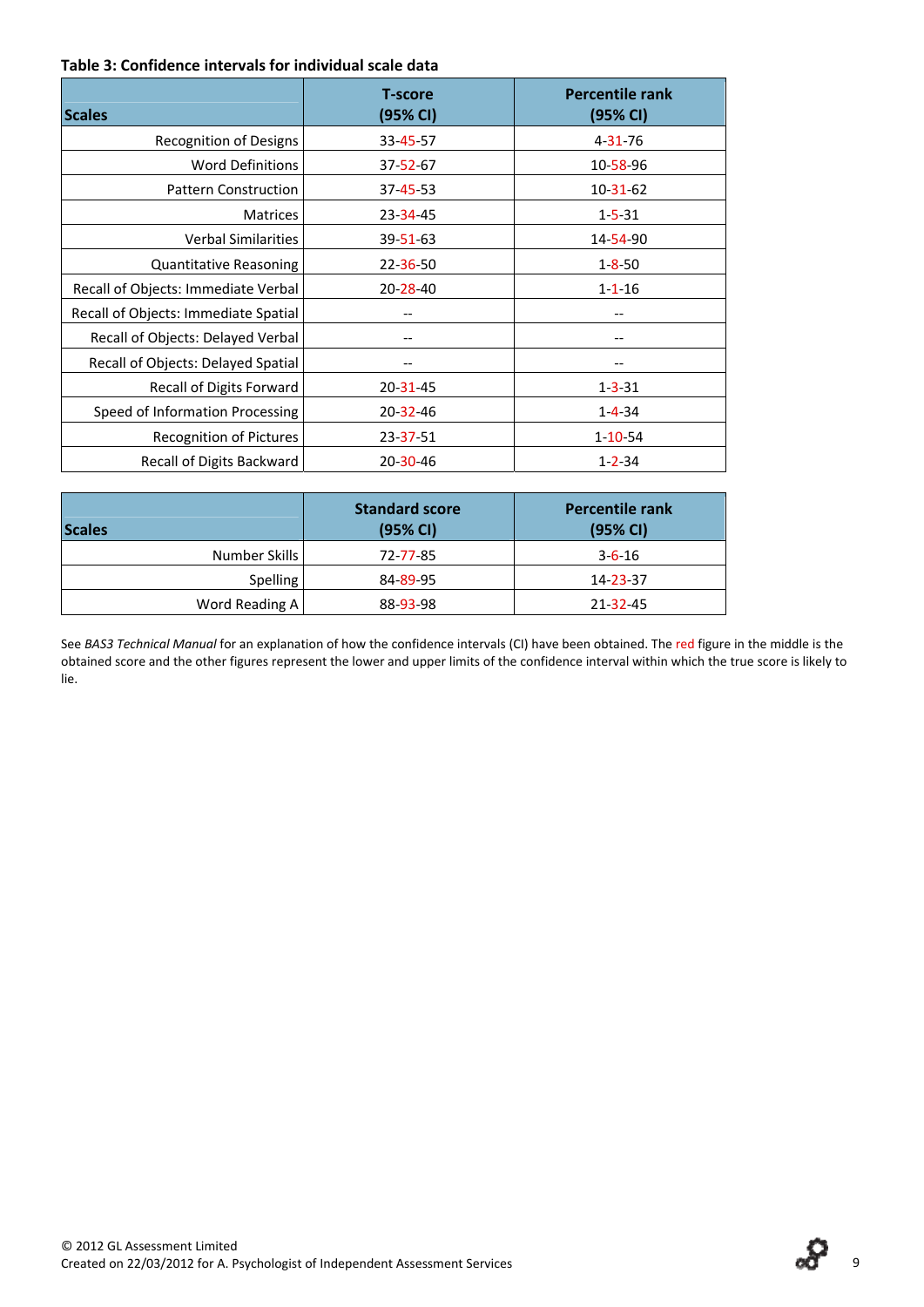## **Appendix B: Description of** *BAS3* **and of what each** *BAS3* **scale is designed to assess**

#### **Introduction**

The *BAS3* scales are designed to estimate the current level of aspects of developed intellectual or cognitive functioning. The test data is intended to supplement rather than replace other sources of information about a child or young person's level of cognitive functioning. (Cognitive functioning refers to the ability to process verbal and non‐verbal information and to the use of reasoning skills and concepts to solve problems and puzzles.) Therefore, the data should always be interpreted alongside other information obtained from observation and behavioural assessment, together with information about the child's background and current life situation. In this way, the test results reported may be used to aid the generation of hypotheses, or to provide evidence which helps to confirm hypotheses, about the child's cognitive strengths and weaknesses.

*BAS3* has Cognitive Scales and three Achievement Scales. The Cognitive Scales are organised into Core and Diagnostic Scales. The Core Scales contribute to the General Conceptual Ability (GCA) Score and are also used to obtain the Cluster Scores (see below). The Diagnostic Scales provide additional information on a range of other specific abilities.

#### **Cluster Scores**

There are four overall Cluster or summary scores in *BAS3*. These are obtained from the Core Scales. The General Conceptual Ability Score (GCA) is the score that summarises the individual's overall ability to carry out the complex transformations on information needed for reasoning and when applying concepts. It indicates the individual's capacity to adapt his or her intellect to any task and has previously been termed 'General IQ'. Within this overall general ability, it is possible to evaluate relative strengths in three more specific areas. These three factor‐based Clusters are termed Verbal Ability, Non‐verbal Reasoning Ability and Spatial Ability.

#### *BAS3* **Core Scales**

#### **Matrices**

This scale contributes to the GCA Score and the Non‐verbal Reasoning Ability Cluster Score. The score indicates the individual's level of non‐verbal inductive reasoning ability. The items in the scale require the ability to identify rules governing variables in abstract figures and to formulate and test these rules. Solution of the items also requires the use of verbal mediation strategies and visual‐spatial analysis, including perception of shape, relative size and orientation.

### **Pattern Construction**

This scale contributes to the GCA Score and the Spatial Ability Cluster Score. The score indicates the individual's level of visual‐spatial ability. The scale items require the ability to perceive and analyse visual information: decomposing designs into their component parts, perceiving and preserving the relative position, size and angles of the designs and using systematic spatial problem‐solving strategies such as sequential assembly, trial and error or hypothesis testing. Eye‐hand coordination is also required to solve the items.

#### **Quantitative Reasoning**

This scale contributes to the GCA Score and the Non‐verbal Reasoning Ability Cluster Score. The score indicates the individual's ability to identify rules governing numerical relationships. Knowledge of numerals, basic number facts and simple arithmetic operations is required, as is retrieval of information from long-term memory and the ability to use verbal mediation strategies.

#### **Recognition of Designs**

This scale contributes to the GCA Score and the Spatial Ability Cluster Score. The score indicates the level of the individual's ability for visual‐spatial encoding and retention. Items require analysis of shape, relative size and orientation, retention of that information in visual‐spatial memory and then comparison of the recalled information with an array of options to identify the match.

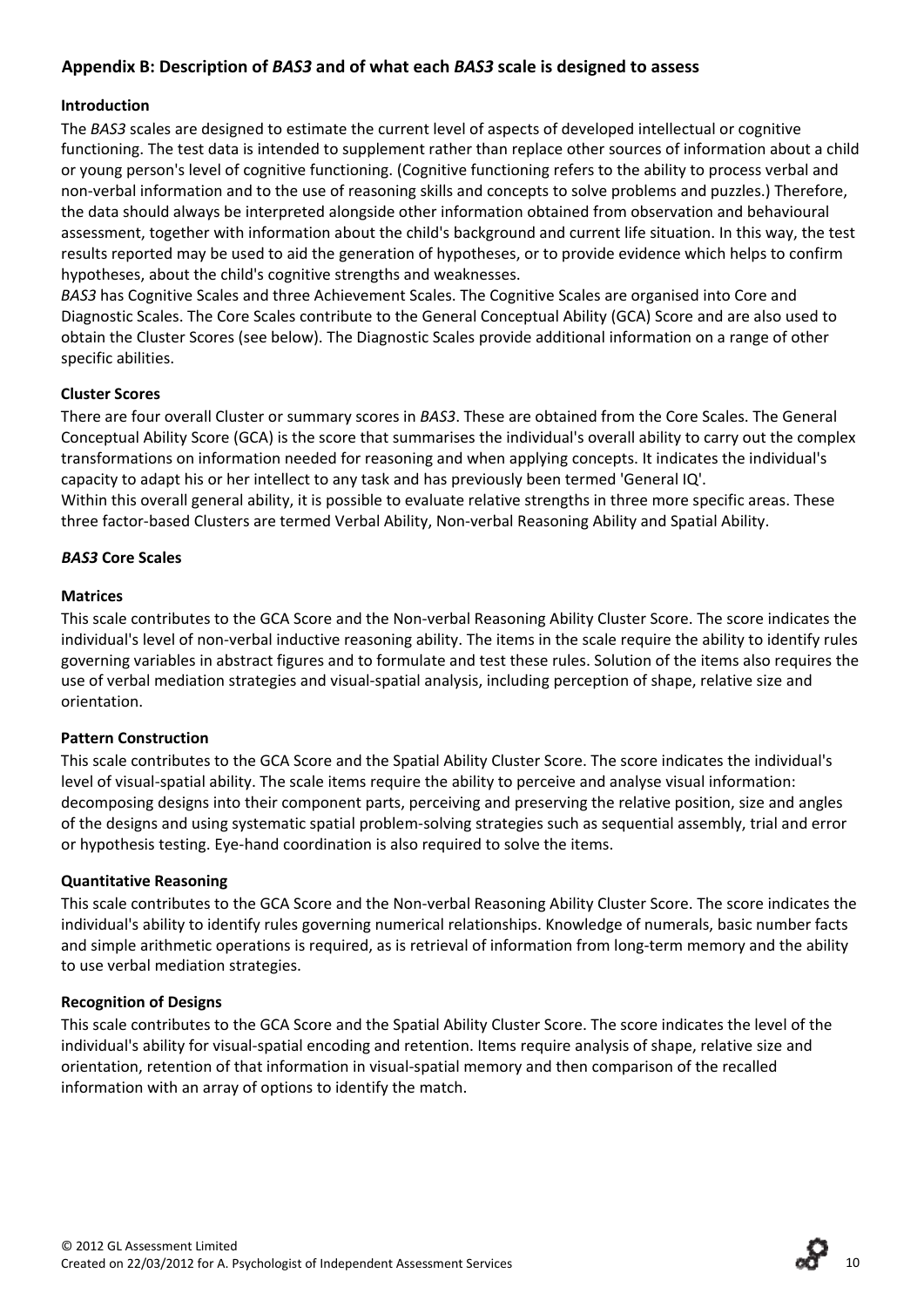#### **Verbal Similarities**

This scale contributes to the GCA Score and the Verbal Ability Cluster Score. The items in this scale require general knowledge, vocabulary knowledge, abstract and logical thinking, the ability to distinguish between essential and superficial features, retrieval of information from long‐term memory and expressive language skills. The score indicates the individual's level of verbal reasoning ability, including the ability to identify, formulate and test super‐ ordinate categories

#### **Word Definitions**

This scale contributes to the GCA Score and the Verbal Ability Cluster Score and measures acquired verbal knowledge. Solution of the items requires not only vocabulary knowledge but also general knowledge, verbal conceptualisation, abstract thinking, retrieval of information from long‐term memory and expressive language skills.

#### *BAS3* **Diagnostic Scales**

#### **Recall of Digits Backward**

This scale taps into verbal working memory and, possibly, visualisation. It requires the oral recall of sequences of numbers in the reverse order from which they were heard.

#### **Recall of Digits Forward**

This scale is primarily a measure of short-term auditory memory span but is also influenced by auditory attention. It requires the oral recall of sequences of numbers.

#### **Recall of Objects**

This scale measures short-term and intermediate/delayed memory for visual information (pictures) using both verbal and spatial recall. Performance is influenced by the ability to use strategies for the storage and retrieval of information and by the ability to attend and concentrate.

#### **Recognition of Pictures**

This scale measures short-term visual memory. The items require efficient visual scanning, attention to visual details including shape, size and orientation and, at the lower end of the scale, the use of verbal tagging as evidenced by the spontaneous use of verbal labels when recognising the target objects.

#### **Speed of Information Processing**

This scale measures speed in performing simple mental operations. It requires the ability to work fast under pressure, the ability to use sequential strategies for making comparisons, and recognition of single-digit and multidigit numbers and their place values (for Booklets B and C).

#### *BAS3* **Achievement Scales**

#### **Number Skills**

This scale requires the ability to recognise and vocalise the names of numerals, understanding of the four arithmetical operations (addition, subtraction, multiplication and division) and ability to perform numerical calculations using whole numbers, decimals, fractions and percentages. Earlier items present the numerical tasks in a verbal context, presented orally with visual illustrations, whereas later items assess understanding of formal mathematical layout and notation.

#### **Spelling**

This scale assesses knowledge and recall of spellings. Performance is influenced by visual memory for the correct spelling of whole words, knowledge of phoneme‐to‐grapheme mappings and knowledge of spelling rules. Low scores can reflect poor short-term auditory memory for sequences. This may be shown when phonetic spelling of regular words is inadequate. Other reasons for a low level of performance are poor skills in phonological segmentation of words into component sounds or syllables, poor knowledge of letter names, letter sounds or letter combinations or poor auditory discrimination.

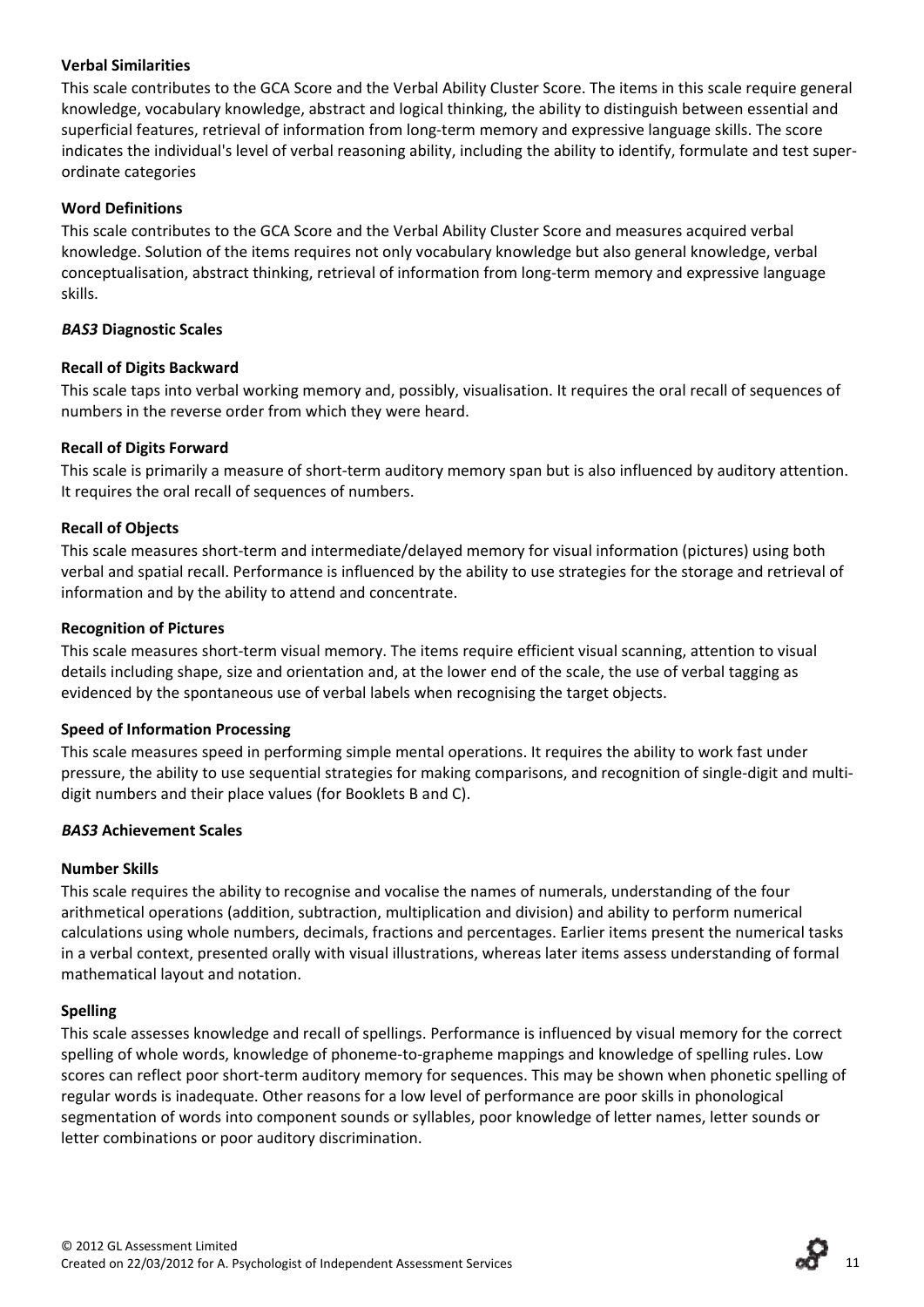#### **Word Reading A**

Performance on Word Reading is influenced by the ability to recognise printed words, efficiency of auditory working memory, skill in word analysis without contextual clues and knowledge of vocabulary. A low score can be a reflection of poor visual memory, which is often shown in a limited whole‐word sight vocabulary and which can also be associated with an over-dependence on basic phonetic strategies. A poor short-term auditory memory for sequences may also adversely affect performance. (This is often shown by inadequate skills in phonetic spelling of regular words.) Other reasons for a lower than average performance are poor skills in phonological segmentation of words into component sounds or syllables or poor skills in sound blending. There are two alternate forms of Word Reading, A and B.

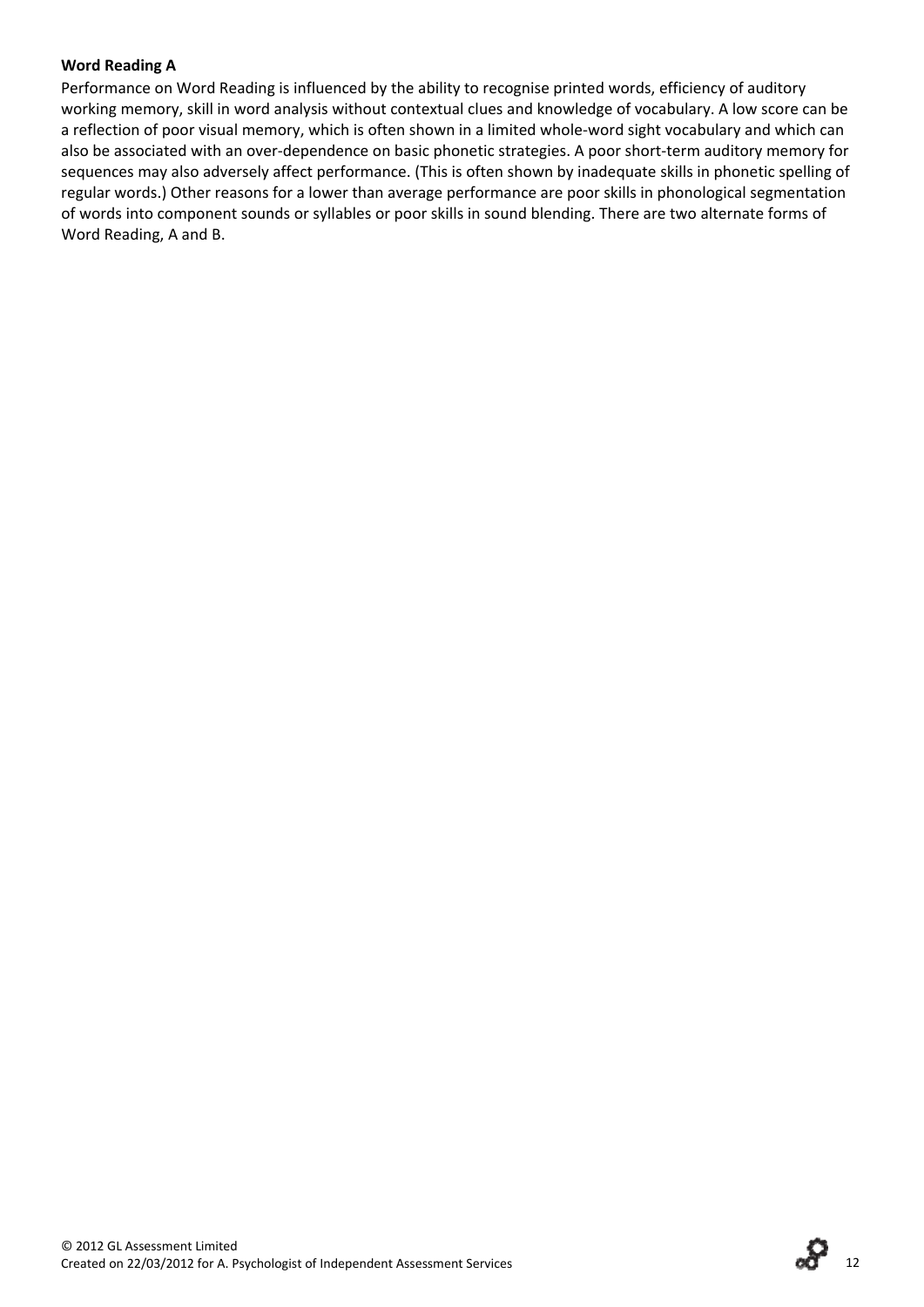### **Appendix C: Information about** *BAS3* **scores**

**Norm‐referenced scores and** *BAS3*



All the norm‐referenced scores obtained with *BAS3* have been linked to the normal curve, as shown in the diagram. This allows each score obtained by an individual to be evaluated in relation to how many other children at that age would have the same score. In this way, it is possible to consider how average/usual a score is or how unusual it might be.

T‐scores have a mean score of 50 and a standard deviation of 10 points either side. Most children (~ 68%) will score within the range 40 to 60, and around 96% will score within the broad range of standard scores from 30 to 70. T‐ scores are obtained for each of the individual scales in *BAS3*, with the exception of the three Achievement Scales. Standard scores have a mean score of 100 and a standard deviation of 15 points either side. Most children (~ 68%) score within the range 85 to 115, and around 96% will score within the broad range of standard scores from 70 to 130. Standard scores are obtained for the four Cluster Scores in *BAS3*, i.e. for the GCA and for the Verbal Ability, Non‐verbal Reasoning Ability and Spatial Ability Cluster Scores. In addition, standard scores are obtained for the three Achievement Scales, i.e. for Number Skills, Spelling and Word Reading.

Percentiles or percentile ranks also show where a child's score lies in relation to children of his or her same age. The 50th percentile is average. Most children ( $\sim$  68%) will obtain a percentile within the broad range from the 16th to the 84th percentile, while around 96% will obtain a percentile within the broad range from the 2nd to the 98th percentile. A score at the 10th percentile means that 10 out of 100 children in the standardisation sample achieved a similar score or lower, and 90 scored higher.

#### **Describing the** *BAS3* **scores**

Various terms are used within this report when describing a child or young person's abilities. For convenience, and in line with many other published tests, the following terms are used when describing the various scores and percentiles.

#### **GCA / SNC, Cluster Score and Achievement Scale score descriptors**

(with a mean of 100 and a standard deviation of 15)